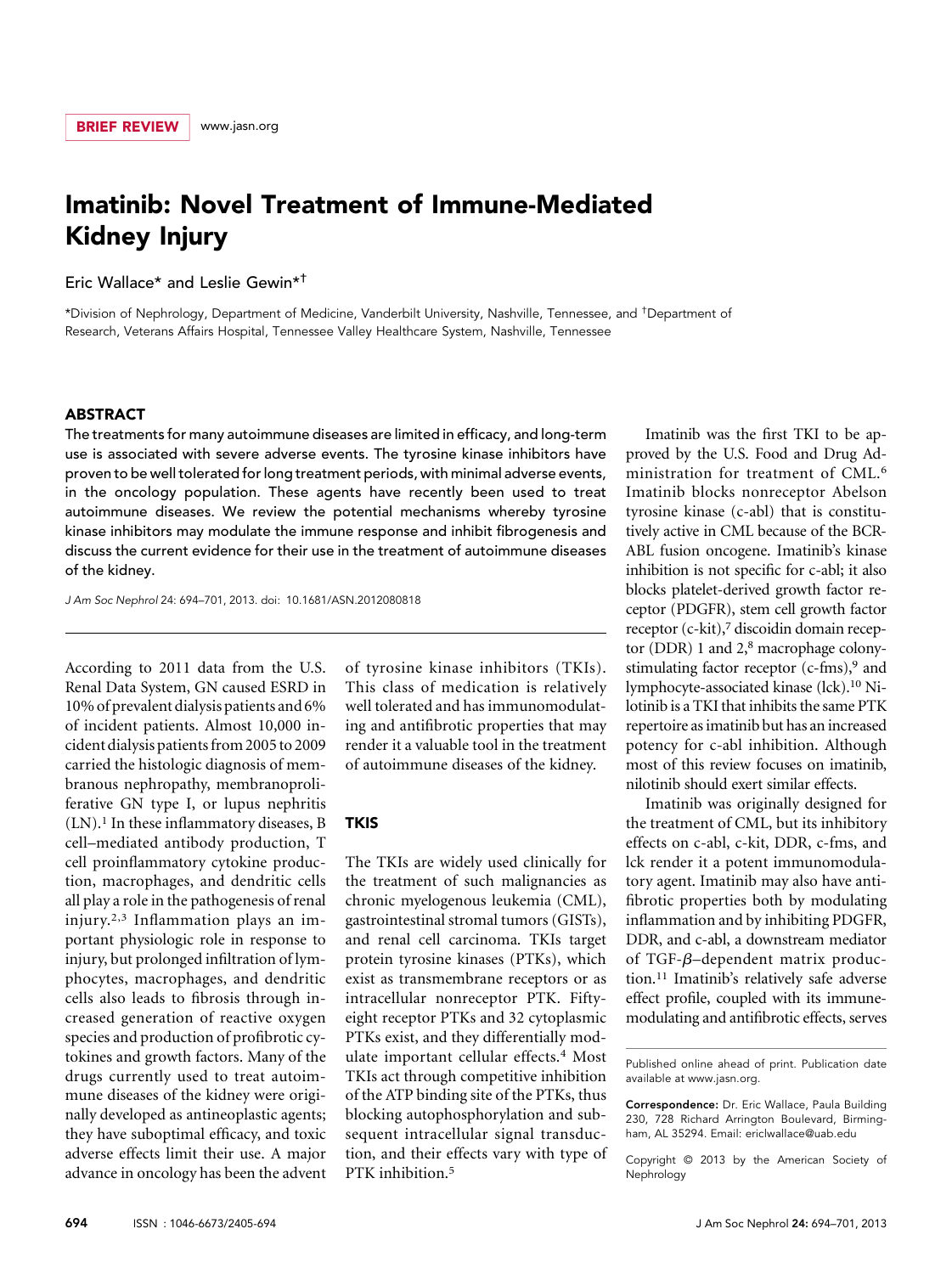as a rationale for investigating this TKI as a potential therapeutic option for immunemediated kidney diseases.12 Despite promising results with the use of imatinib in murine models of kidney disease, only two case reports have described its use in human kidney disease.13,14 This review summarizes the molecular mechanisms whereby imatinib alters the immune and fibrotic responses to injury, discusses the use of imatinib in animal models of renal injury, and reports the clinical data using imatinib to treat immune-mediated diseases of the kidney.

## IMMUNOMODULATION BY IMATINIB

Imatinib has various immune modulating properties on B cells, T cells, dendritic cells, and macrophages, all of which play a role in the pathogenesis of chronic immune-mediated kidney disease. Through inhibition of c-kit, lck, c-abl, and c-fms, imatinib affects development of immune cell progenitors, immune cell activation, proliferation, and function (Figure 1). We describe the cell-specific effects of imatinib on key components of the immune system.

## B Cells

Dysregulated antibody production by B cell lymphocytes is important in the pathogenesis of autoimmune diseases of the kidney. c-kit is important for B cell lymphopoiesis, as shown by c-kit– deficient mice, which have a significantly reduced number of pro–B cells as adults.15 This effect is probably mediated through



Figure 1. Imatinib's immunomodulatory effects. Red arrows indicate inhibition. B cell section: Inhibition of c-abl by imatinib prevents phosphorylation of Y490 of CD19, which in turn prevents downstream signaling of the signalosome (CD19, CD21, CD81, and CD225). Inhibition of c-abl phosphorylation of BTK also inhibits downstream signaling of BCR. These two actions inhibit B cell activation and proliferation in response to BCR stimulation by antigen. c-kit inhibition impairs B cell development and maturation. SCF, stem cell growth factor. T cell section: Imatinib directly inhibits lck, which phosphorylates the T cell receptor (TCR) (1). This leads to reduced recruitment of Zap70 (2) and subsequent decreased phosphorylation of linker for activation of T-cell (LAT) (3). The inhibition of this sequence of events decreases T cell activation, proliferation, and generation of cytokines. MHC, major histocompatibility complex. Monocyte/macrophage section: Imatinib inhibits c-fms, preventing proliferation, function, and production of such cytokines as IL-6 and TNF- $\alpha$ . Dendritic cell section: Dendritic cells treated with imatinib have reduced proliferation in response to stimulation with Flt3. In addition, imatinib-treated dendritic cells are unable to elicit a T cell response.

src kinase because mice that contain c-kit with a mutated src kinase docking site show a reduction in pro B cells similar to that of the c-kit null mouse.16 Furthermore, treatment of normal adult mice with imatinib recapitulate this phenotype, suggesting that inhibition of c-kit with imatinib inhibits lymphopoiesis.16 Imatinib's effects on B cell development could also be mediated by inhibition of c-abl because mice with a mutated c-abl demonstrated markedly diminished numbers of B cell precursors in both the bone marrow and spleen.17 Thus, imatinib's inhibition of c-kit and c-abl may compromise normal B cell development in adults.

c-abl not only modulates B cell development but may also affect B cell activation. Consistent with this notion, B cells in c-abl null and mutant mice have reduced proliferation and activation in response to ligation of the B cell receptor (BCR).18,19 Also, treatment of B cells from wild-type mice with imatinib inhibits the IgMstimulated proliferation observed in untreated B cells.20 C-abl promotes B cell activation by direct interaction with CD19, a transmembrane glycoprotein on the surface of immature and mature B cells, which acts as a co-receptor for BCR-mediated activation of B cells. Mice that underexpress or overexpress CD19 are hypoproliferative or hyperproliferative, respectively, in response to antigen.21 CD19 colocalizes with c-abl in vivo and is directly phosphorylated by c-abl *in vitro*.<sup>18</sup> In addition, evidence sug-<br>gests that c-abl plays a role in  $CD19$ gests that c-abl plays a role in CD19 mediated B cell activation. C-abl null B cells stimulated by CD19 ligation show decreased release of intracellular calcium, a marker of B cell activation.<sup>22</sup> C-abl also promotes B cell activation and proliferation through phosphorylation of Bruton tyrosine kinase, an important mediator of BCR's downstream signaling. Although c-abl can phosphorylate Bruton tyrosine kinase in vitro, further studies are needed to determine its physiologic importance.23

Additional clinical data support imatinib's role as an inhibitor of B cell function, thus validating the preceding studies in murine models. Immunoprofiling of patients receiving imatinib for the treatment of CML and GIST reveals that imatinib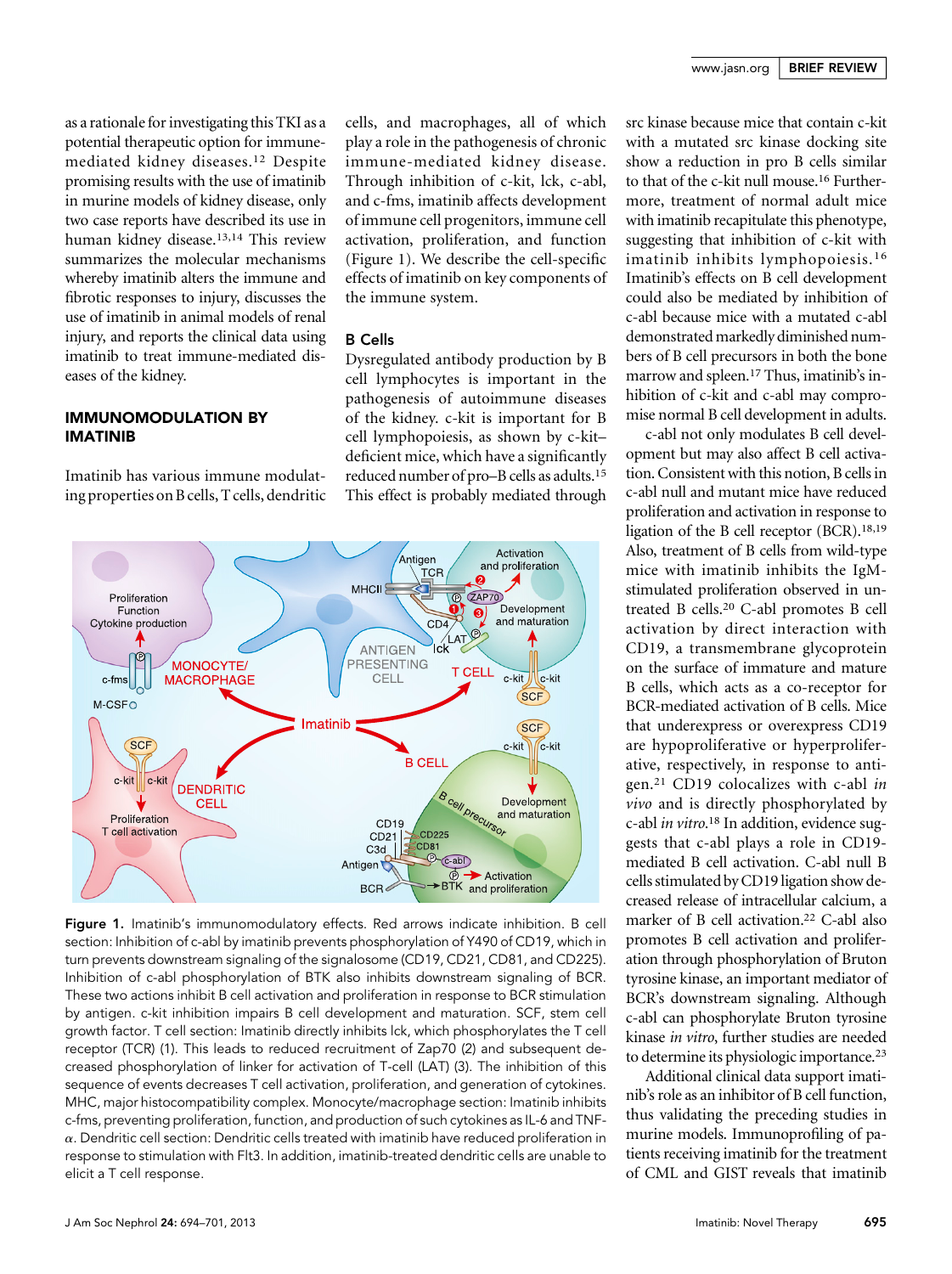reduces levels of IgG, IgA, and IgM without an associated decrease in peripheral lymphocyte counts.24,25 Imatinib reduced immunoglobulin levels in 69 of 72 patients with CML and 7 of 15 patients with GISTs, and immunoglobulin levels did not decrease in 20 patients with CML not treated with imatinib.26 Furthermore, 21 of 30 patients with CML receiving treatment with imatinib demonstrate an abnormal plasma cell phenotype that correlates with decreased  $\gamma$ -globulin levels.27 In summary, animal models suggest that imatinib affects the B cell immune response through decreased B cell development and function, and clinical studies suggest that imatinib dampens B cell production of antibodies.

#### T Cells

T cells can mediate renal injury in autoimmune disease by direct tissue injury and through secretion of cytokines that propagate inflammation.2 Imatinib inhibits T cell development, activation, and proliferation through its inhibition of c-kit, c-abl, and lck. Signaling of c-kit is required for T cell lymphopoiesis, as illustrated by the adult c-kit null mice, which have a marked reduction in thymic T cell progenitor cells.15 In addition, the ablm1 mouse, which contains a mutated src kinase docking site on c-abl, has a reduction in peripheral mature T cells as defined by single positivity for CD4 or CD8. The ablm1 mouse also has diminished T cell progenitor cells, and a similar phenotype is induced by imatinib treatment of wild-type adult mice.<sup>16</sup>

Imatinib also inhibits the activation and proliferation of healthy human donor peripheral T cells in response to stimulus.10,28 One possible mechanism is through inhibition of lck, a PTK necessary for activation and proliferation of T cells.29 Engagement of the T cell receptor activates lck, which then phosphorylates the intracytoplasmic portion of the T cell receptor; this, in turn, leads to downstream signaling events required for T cell activation and proliferation.30 Among the downstream protein phosphorylation events inhibited by imatinib is linker for activation of T cells, whose

deficiency causes profound T cell developmental defects.31

T cells secrete proinflammatory cytokines, such as IL-2, IFN- $\gamma$ , and TNF- $\alpha$ , all of which have been implicated in autoimmune disease. IL-2 secretion has been used as a surrogate measure for downstream T cell receptor signaling, and imatinib inhibits this IL-2 secretion.10 Imatinib has also been shown to inhibit production of TNF- $\alpha$  and of IFN- $\gamma$  in T cells from both healthy donors and patients being treated for CML.32,33 In summary, imatinib inhibits the T cell response by reducing lymphopoiesis through blockade of c-kit and c-abl and modulation of T cell function through lck, resulting in decreased activation, proliferation, and secretion of proinflammatory cytokines.

### MONOCYTES, MACROPHAGES, AND DENDRITIC CELLS

Antigen-presenting cells, such as macrophages, monocytes, and dendritic cells, are an important component of the inflammatory response present in multiple models of kidney disease.3,34 Macrophages propagate kidney injury through secretion of inflammatory cytokines, production of profibrotic growth factors, and generation of reactive oxygen species.35–<sup>37</sup> Macrophage depletion attenuated fibrosis in a unilateral ureteral obstruction (UUO) model of injury, suggesting that macrophage infiltration may be deleterious.38 Imatinib-treated monocyte/macrophages in vitro had reduced proliferation in response to macrophage colony stimulating factor.9 This finding was attributed to imatinib's inhibitory effect on the phosphorylation of c-fms, the receptor for macrophage colony-stimulating factor.9 Inhibiting c-fms with a monoclonal antibody in mice reduces macrophage accumulation and proliferation in both the UUO and db/db diabetic models of injury.39,40 Furthermore, the diabetic db/db mice treated with anti–c-fms have reduced tubular apoptosis and fibrosis, suggesting that macrophages are integral to the pathophysiology of this injury model.

Imatinib also impairs the function of monocytes that differentiate into macrophages upon movement from the bloodstream to tissue. Human monocytes treated with imatinib in vitro had reduced phagocytosis, impaired formation of pseudopodia, and reduced production of proinflammatory cytokines  $(IL-6, TNF- $\alpha$ )$  in response to lipopolysaccharide.41 Thus, imatinib treatment potentially modulates kidney injury through inhibition of monocyte-macrophage proliferation and function.

Dendritic cells, antigen-presenting cells that modulate T cell function, are also implicated in several murine models of GN.42 Imatinib treatment inhibits the generation of dendritic cells from their CD34+ progenitors *in vitro*.<sup>43</sup> Similarly, administration of imatinib to mice attenuates the expansion of dendritic cells in vivo induced by Flt3L, a dendritic cell growth factor.44 Furthermore, imatinibtreated dendritic cells are unable to induce primary T cell responses, suggesting that imatinib suppresses both dendritic cell expansion and function.43

## ANTIFIBROTIC EFFECTS OF IMATINIB

Progressive fibrosis characterized by extracellular matrix (ECM) accumulation is the common pathway from injury of any cause to ESRD.45 Imatinib not only has the potential to reduce fibrosis indirectly through decreased inflammation but also may directly inhibit fibrogenesis by modulating TGF- $\beta$ , PDGFR, and DDR signaling (Figure 2).

## TGF- $\beta$  Signaling

 $TGF- $\beta$  is a pleiotropic growth factor$ with strong profibrotic effects in models of renal injury.<sup>46</sup> TGF- $\beta$  probably promotes fibrosis by stimulating fibroblast proliferation, activation, and production of ECM components as well as by inhibiting ECM degradation. TGF- $\beta$  ligands bind to serine/threonine kinase receptors that signal through a canonical Smaddependent pathway. However, many Smad-independent pathways contribute to TGF- $\beta$ –mediated fibrosis, and c-abl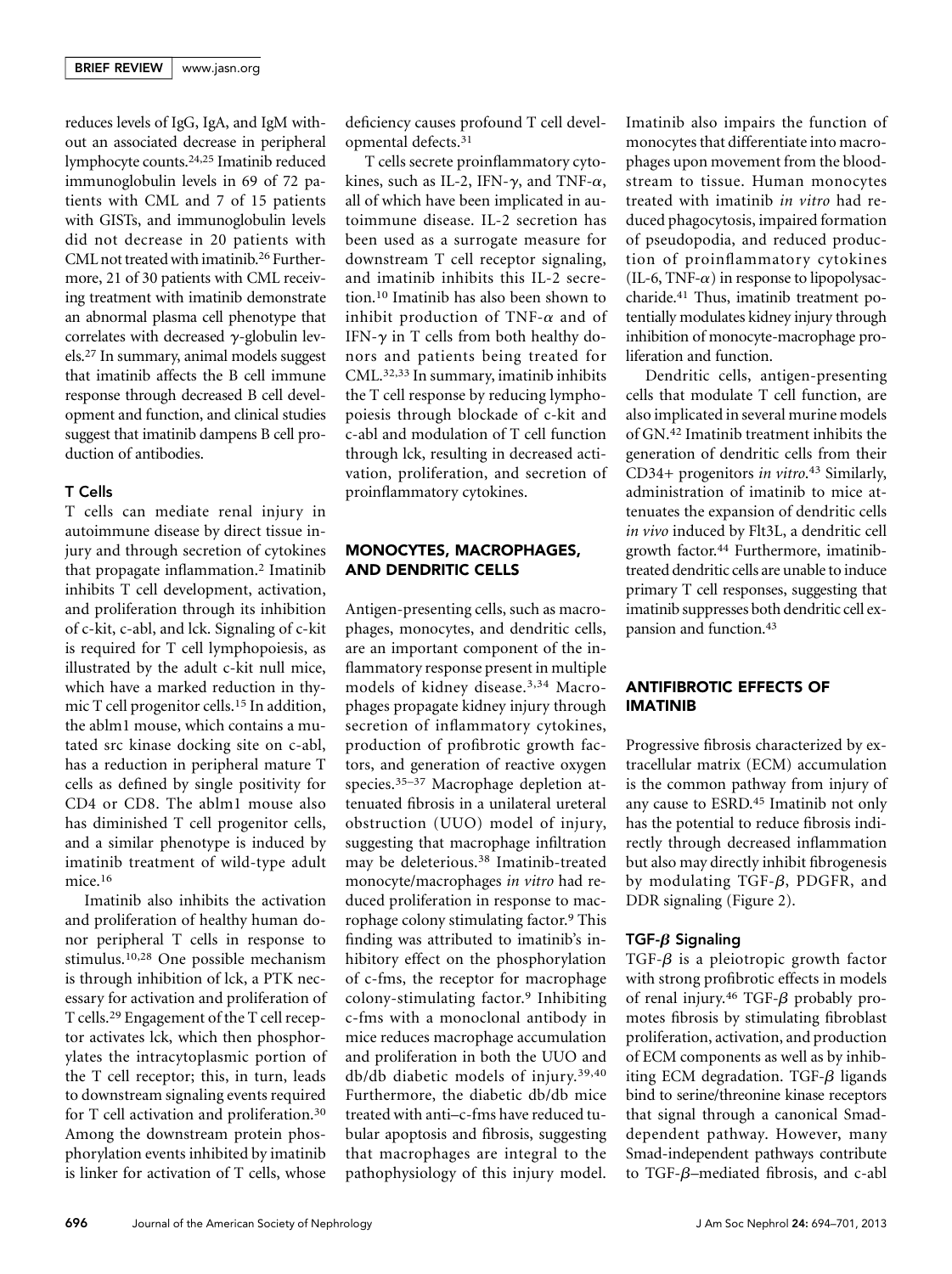

**Figure 2.** Fibrogenic pathways targeted by imatinib. TGF- $\beta$  inhibition of c-abl inhibits a non–Smad-dependent  $TGF-B$  pathway and reduces fibrosis. This is a cell specific for mesenchymal cells. PI3K, phosphoinositide 3 kinase; PAK, p21 activated kinase. Imatinib inhibits PDGFR, thereby reducing ECM production and fibroblast proliferation DDR is the first tyrosine kinase to be shown to bind ECM. Inhibition of DDR through imatinib may result in decreased inflammation and ECM production, as demonstrated in a DDR null mouse.

also mediates TGF- $\beta$ –dependent proliferation of renal fibroblasts *in vitro*.<sup>11</sup> This c-abl pathway is upregulated in a UUO model of renal injury, and treatment of these injured mice with imatinib reduces renal fibroblast proliferation and accumulation of ECM.11,47 Thus, imatinib may prevent fibrosis through inhibition of noncanonical TGF- $\beta$  signaling through c-abl. Because TGF- $\beta$  activates c-abl in renal fibroblasts but not in renal tubular epithelial cells or mesangial cells, this pathway's cell specificity may render it an attractive pharmacologic target.<sup>11</sup>

#### PDGFR

PDGF, a known mitogen for mesenchymal cells, can stimulate ECM production in mesenchymal and parietal epithelial cells in vitro.48 The four isoforms of PDGF (A, B, C, and D) signal through the tyrosine kinase receptor PDGFR, which exists as a dimer composed of  $\alpha$ and  $\beta$  chains.<sup>48</sup> PDGF and its receptors are upregulated in numerous murine injury models and in human kidney disease.48 Inhibition of PDGF signaling through neutralizing antibodies, oligonucleotides, and chemical antagonists can reduce mesenchymal cell proliferation and ECM accumulation.<sup>48</sup> Imatinib

also blocks PDGF signaling and inhibits PDGF-induced mesangial proliferation *in vitro*.<sup>49</sup> In addition, a murine model<br>of diabetes (streptozotocin-treated apoE of diabetes (streptozotocin-treated apoE knockout mice) showed attenuated collagen type I and IV production when given imatinib, a finding associated with reduced expression of PDGF, PDGFR and TGF- $\beta$ 1.<sup>50</sup> Thus, imatinib's inhibition of PDGFR signaling is another potential mechanism whereby imatinib reduces fibrosis.

# DDR

There are two discoidin domain receptors, DDR1 and DDR2, both of which have tyrosine kinase activity and bind collagens.8 In the kidney, DDRs are widely expressed in cells such as epithelia, fibroblasts, vascular smooth muscle cells, and mesangial cells.<sup>50</sup> DDRs are potent mediators of inflammation and fibrosis, and DDR1 null mice have reduced collagen accumulation and infiltrating inflammatory cells in both angiotensin II–induced renal injury and the UUO model of fibrosis.<sup>51,52</sup> DDR1 null mice are also protected from lipopolysaccharide-induced shock, confirming its pivotal role as a mediator of inflammation.51 Imatinib inhibits DDRs in

vitro, and this effect probably plays a role in imatinib's attenuation of fibrosis and inflammation observed in murine models of kidney disease.8

## IMATINIB IN MURINE MODELS OF KIDNEY DISEASE

Through all of the preceding mechanisms, imatinib is a potential therapeutic agent for autoimmune mediated kidney disease. Imatinib has been investigated in various murine models of kidney disease and has been shown to improve both immunologic and fibrotic measures (Table 1).

Imatinib's inhibitory effect on B cells was illustrated in two models of murine LN and a mouse model of cryoglobulinemia.53–<sup>55</sup> In the two LN models, imatinib reduced anti–double-stranded DNA levels and decreased immune complex deposition.53,54 This resulted in improved survival, creatinine, and proteinuria.53,54 Cryoglobulinemia is another autoimmune disease caused by pathologic antibody secretion. A transgenic mouse model with constitutively active thymic stromal lymphopoietin resulted in cryoglobulin production and renal histologic lesions consistent with membranoproliferative GN caused by cryoglobulinemia.55 Imatinib treatment in this mouse model reduces the cryocrit, serum levels of all immunoglobulins, mature and immature B cells, systemic manifestations of the disease, and C3 glomerular deposition.To highlight theimmunomodulatory role of imatinib, the same thymic stromal lymphopoietin tg mouse model was treated with angiotensinconverting enzyme inhibition or angiotensin-receptor blocker therapy alone and showed no improvement in markers of immunologic activation.56 Imatinib also inhibited T cell infiltration in mouse models of anti–glomerular basement membrane (GBM) disease and chronic allograft nephropathy.57,58 Macrophage infiltration was decreased in models of chronic allograft nephropathy, streptozotocin-induced diabetic nephropathy, LN, and anti-GBM disease treated with imatinib whereas nilotinib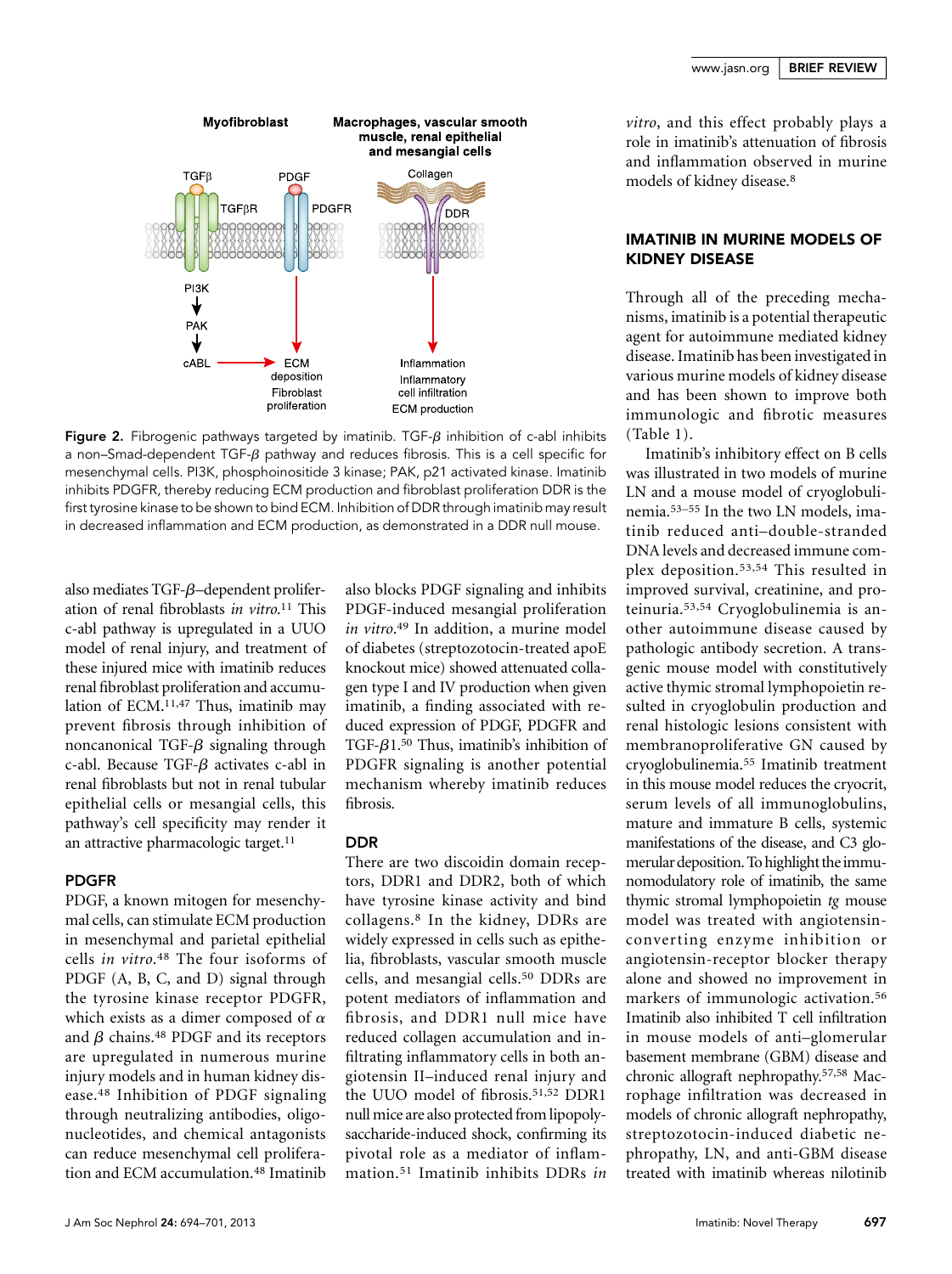|  |  |  |  |  |  |  | Table 1. Murine models of kidney disease treated with imatinib/nilotinib |  |
|--|--|--|--|--|--|--|--------------------------------------------------------------------------|--|
|--|--|--|--|--|--|--|--------------------------------------------------------------------------|--|

| <b>Model of Kidney</b><br><b>Disease</b>                 | Intervention                                                             | <b>Immune Effect</b>                                                                                                                                                                                                                                                  | <b>Effect on Fibrosis</b>                                                                                                                 | <b>Other Effects</b>                                                         | Reference |
|----------------------------------------------------------|--------------------------------------------------------------------------|-----------------------------------------------------------------------------------------------------------------------------------------------------------------------------------------------------------------------------------------------------------------------|-------------------------------------------------------------------------------------------------------------------------------------------|------------------------------------------------------------------------------|-----------|
| Anti Thy 1.1 GN                                          | Imatinib                                                                 |                                                                                                                                                                                                                                                                       | ↓Type IV collagen<br>$\downarrow \alpha$ SMA                                                                                              | #Mesangial cell activation<br>and proliferation                              | 49        |
| Dark Agouti to<br>Wistar Furth kidney<br>transplant: CAN | Imatinib<br>Short-term and<br>long-term<br>administration<br>of imatinib | IT cell and macrophage<br>infiltration                                                                                                                                                                                                                                | ↓CADI score<br>$\downarrow$ TGF- $\beta$ and<br>TGF- $\beta$ receptor<br>↓PDGF-A and -B<br>$\downarrow$ PDGFR- $\alpha$ and - $\beta$     | <b>↓Creatinine</b>                                                           | 58,60,61  |
| ApoE knockout/<br>Streptozotocin:<br>diabetes            | Imatinib                                                                 | #Macrophage infiltration                                                                                                                                                                                                                                              | <b>ĮTubulointerstitial</b><br>fibrosis<br><b>JECM</b><br>$\downarrow$ PDGF-B, PDGFR- $\beta$ ,<br>TGF- $\beta$<br>$\downarrow \alpha$ SMA | <b>JAlbuminuria</b><br><b>JGlomerular size</b>                               | 50        |
| TSLP transgenic mouse:<br>cryoglobulinemia               | Imatinib                                                                 | ↑ Macrophage infiltration<br><b>JMature</b> and<br>Immature splenic B cells<br>↓ Cryocrit and IgG, IgM<br><b>µC</b> deposition<br>↓C3, IgG, IgM deposition<br>Treatment with imatinib in<br>vivo did not affect B cell<br>proliferation in response to<br>stimulation | <b>JECM</b><br>$\downarrow \alpha$ SMA                                                                                                    | <b>JAlbuminuria</b><br>↓ Liver and lung<br>inflammatory<br>cell infiltration | 55        |
| 5/6 nephrectomized<br>rats: CKD                          | Nilotinib                                                                | #Macrophage infiltration<br>$ I L-6$ , IFN-Y, IL-1 $\beta$ ,<br>TNF- $\alpha$ , and MCP-1                                                                                                                                                                             | ↓Glomerular sclerosis<br>¿Collagen type I and IV,<br>PAI1, fibronectin,<br>PDGF-B, TGF- $\beta$                                           | <b>1</b> Creatinine<br><b>I</b> Proteinuria<br>↑ Survival                    | 59        |
| Unilateral ureteral<br>obstruction: renal<br>fibrosis    | Imatinib                                                                 | No decrease in<br>macrophage infiltration                                                                                                                                                                                                                             | ↓Fibroblast proliferation<br>$\downarrow \alpha$ SMA<br><b>JECM</b><br>No decrease in PDGF-B                                              |                                                                              | 11        |
| NZ black/white<br>mouse: LN                              | Imatinib                                                                 | Slightly diminished<br>anti-double-stranded DNA<br><b>µC</b> deposition<br>↓ Monocyte/macrophage<br>infiltration                                                                                                                                                      | ↓Interstitial fibrosis<br>$\downarrow \alpha$ SMA<br>$\downarrow$ TGF- $\beta$                                                            | ↑Survival<br><b>1</b> Creatinine<br><b>ĮProteinuria</b>                      | 53        |
| MRL/lpr mouse: LN                                        | Imatinib                                                                 | <b>µInflammatory cell</b><br>infiltration<br>IlgG and anti-double-<br>stranded DNA<br>$LIFN-\gamma$                                                                                                                                                                   | $L$ PDGFR- $\beta$ , TGF- $\beta$                                                                                                         | ↑ Survival<br><b>LCreatinine</b><br><b>ĮProteinuria</b>                      | 54        |
| Wistar-Kyoto rats:<br>Anti-GBM                           | Imatinib                                                                 | <b>µgG</b> deposits<br>↓CD8+ but not CD3, CD4<br><b>JCrescent</b> and<br>fibrinoid necrosis<br>#Macrophage infiltration<br>↓Proinflammatory cytokines<br>$\downarrow$ c-fms<br>No difference in<br>IgG deposition or levels                                           | $L$ PDGFR- $\beta$                                                                                                                        | <b>ĮProteinuria</b><br><b>JBUN</b><br><b>LCreatinine</b>                     | 57        |

CAN, chronic allograft nephropathy; CADI, chronic allograft damage index; apoE, apolipoprotein E; SMA, smooth muscle actin; TSLP, thymic stromal lymphopoietin; NZ, New Zealand; IC, immune complex; MCP, monocyte chemotactic protein; PAI1, plasminogen activator inhibitor 1.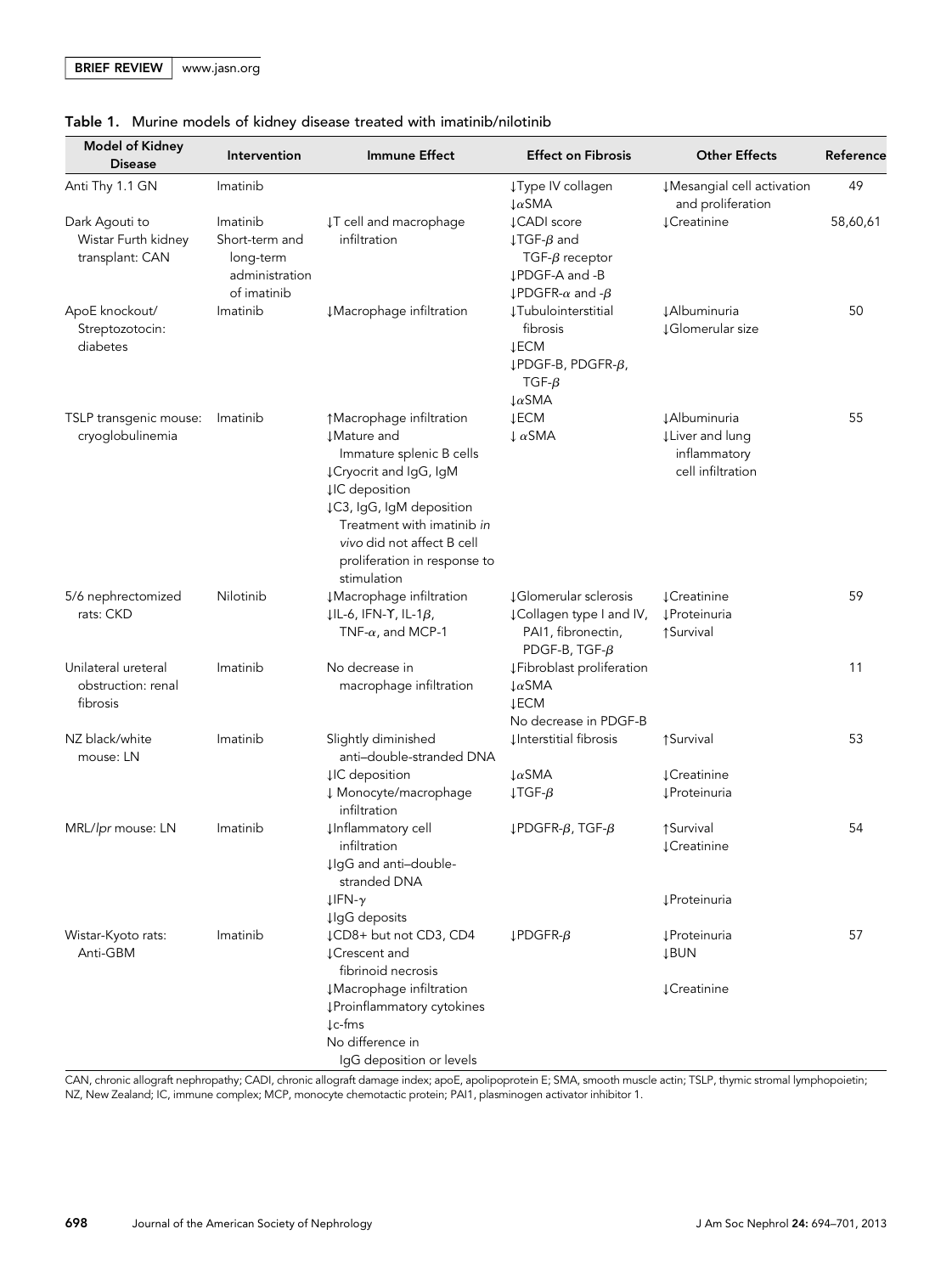www.jasn.org | BRIEF REVIEW

|  |  | Table 2. Current studies with imatinib/nilotinib/dasatinib in human autoimmune and fibrotic diseases |  |  |  |
|--|--|------------------------------------------------------------------------------------------------------|--|--|--|
|--|--|------------------------------------------------------------------------------------------------------|--|--|--|

| Study       | Investigator/<br>Reference   | Patient<br>Population               | Drug                     | Patients (n) | Completion<br>Date | Endpoint                                           | <b>Results</b>                   |
|-------------|------------------------------|-------------------------------------|--------------------------|--------------|--------------------|----------------------------------------------------|----------------------------------|
| NCT00555581 | Spiera et al. <sup>65</sup>  | Systemic<br>sclerosis               | Imatinib                 | 30           | 1/2011             | <b>MRSS PFT results</b>                            | Improved MRSS<br>and PFT results |
| NCT01166139 | Spiera                       | Systemic<br>sclerosis               | Nilotinib                | 10           | Recruiting         | <b>MRSS PFT results</b>                            | <b>NA</b>                        |
| NCT00154336 | <b>Novartis</b>              | Rheumatoid<br>arthritis             | Imatinib<br>Methotrexate | 54           | Completed          | ACR <sub>20</sub>                                  | Not publicly<br>available        |
| NCT00131274 | Daniels et al. <sup>67</sup> | Idiopathic<br>pulmonary<br>fibrosis | Imatinib                 | 119          | 8/2007             | Time to 10% decline<br>in FVC and time<br>to death | No improvement                   |

MRSS, Modified Rodnan Skin Score; PFT, pulmonary function test; ACR20, 20% improvement in symptoms of rheumatoid arthritis per American College of Rheumatology criteria; FVC, forced vital capacity.

decreased macrophage infiltration in the 5/6 nephrectomy nephron reduction model.50,53,54,57–<sup>59</sup> Inflammatory cytokines were decreased by imatinib treatment in the models of anti-GBM and LN and by nilotinib treatment in the 5/6 nephrectomy model.54,57,59 These findings provide further evidence for the immunomodulatory properties of imatinib and nilotinib.

Imatinib also markedly reduced ECM deposition and fibrosis in most of these murine models of kidney disease. 11,49,50, 53,55,58–<sup>61</sup> PDGF signaling was disrupted by imatinib, as shown by decreased levels of PDGF-A,58 PDGF-B,50,58,59, and PDGFR- $\beta$ .<sup>50,54,57,58</sup> Imatinib also decreased levels of TGF- $\beta$ <sup>50,53,54,58,59</sup> and TGF- $\beta$  type I receptor<sup>58</sup> as well. Therefore, imatinib reduces indices of fibrosis in murine injury models with associated suppression of TGF- $\beta$  and PDGF signaling, suggesting that imatinib may have beneficial antifibrotic effects in additional to its immunomodulatory properties.

## HUMAN AUTOIMMUNE DISEASES TREATED WITH IMATINIB

Few clinical trials have used imatinib to treat autoimmune diseases. Anecdotally, there has been some clinical success. Case reports document that patients receiving imatinib for CML noted significant improvement in Crohn disease for one patient<sup>62</sup> and in severe rheumatoid arthritis for three patients.<sup>63</sup> Imatinib improved cutaneous involvement in three cases of systemic sclerosis and has

subsequently been shown to improve skin thickness scores and pulmonary function test results in a larger trial of 30 patients with scleroderma.64,65 Imatinib treatment improved skin thickening and tethering for two patients with nephrogenic sclerosing fibrosis.66 Notably, imatinib did not prove effective in the treatment of idiopathic pulmonary fibrosis.67

As for kidney disease, a patient with biopsy-proven membranoproliferative GN had improvement in proteinuria and creatinine after initiation of imatinib for concurrent CML.14 Imatinib treatment also resulted in a dramatic improvement in a patient with idiopathic type II cryoglobulinemia with kidney involvement. The patient's creatinine level, symptoms, and cryocrit improved upon starting imatinib, worsened upon withdrawal of therapy, and dramatically improved with reinstitution of therapy.13 Table 2 lists ongoing and completed trials using imatinib or nilotinib for fibrotic diseases and rheumatoid arthritis.

#### **CONCLUSIONS**

Imatinib and nilotinib have improved both fibrotic and inflammatory markers of many murine models of kidney disease and, anecdotally, two clinical cases of immune-mediated kidney disease. As discussed here, the putative mechanism whereby TKI may be effective therapeutically for autoimmune renal disease involves the inhibition of their many PTK targets: c-abl, c-kit, lck, c-fms,

PDGFR, and DDR. Blockade of these targets may inhibit the immune response and suppress fibrosis, two vital effects for halting the progression of autoimmune kidney disease.

Furthermore, imatinib's mild adverse effect profile and long-term safety record, particularly in comparison with those of current treatment options for these diseases, make this drug a potentially attractive alternative pending further studies conducted specifically in patients with autoimmune diseases. Diseases likely to benefit most from this intervention would be those necessitating chronic suppression of antibody production, such as severe membranous nephropathy, systemic lupus erythematosus, chronic humoral rejection after renal transplantation, and cryoglobulinemic vasculitis. Given the current limitations of therapies for immunemediated kidney diseases, clinical trials are desperately needed to determine whether imatinib provides a safer and more efficacious option.

#### ACKNOWLEDGMENTS

The authors would like to thank Gerald Schulman and Roy Zent for their mentorship and review of the manuscript. This work was supported by a Career Development Award from the Department of Veterans Affairs, Veterans Health Administration, Biomedical Laboratory Research and Development (L.G.). This material is the result of work supported with resources at the Veterans Affairs Tennessee Valley Healthcare System.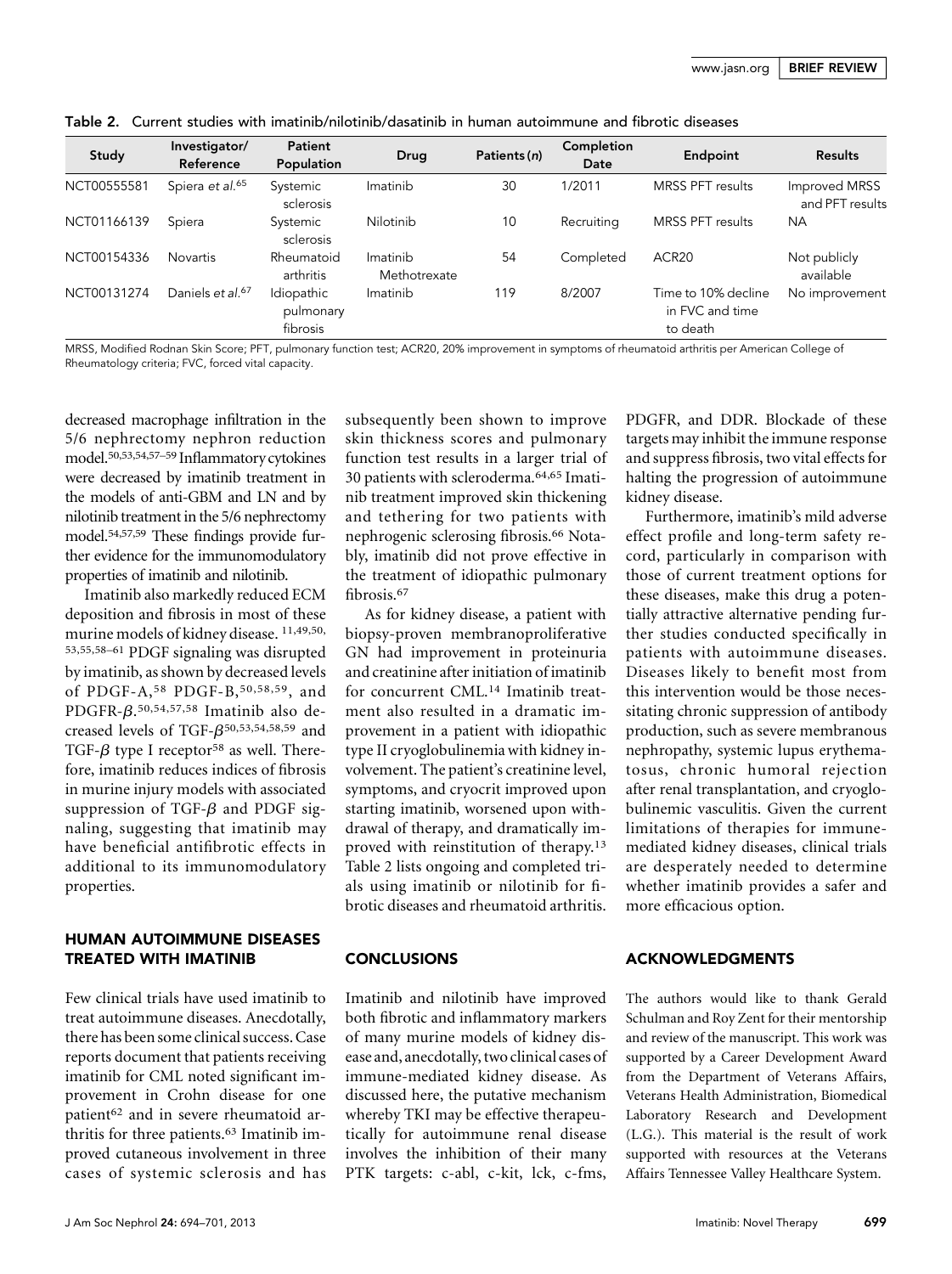#### **DISCLOSURES**

None.

#### **REFERENCES**

- 1. U.S. Renal Data System: UADRAoCKDaE-SRDitUS. Available at: http://www.usrds.org/ qtr/default.aspx. Accessed March 12, 2012
- 2. Couser WG: Basic and translational concepts of immune-mediated glomerular diseases. J Am Soc Nephrol 23: 381–399, 2012
- 3. Wang Y, Harris DC: Macrophages in renal disease. J Am Soc Nephrol 22: 21–27, 2011
- 4. Robinson DR, Wu YM, Lin SF: The protein tyrosine kinase family of the human genome. Oncogene 19: 5548–5557, 2000
- 5. Hartmann JT, Haap M, Kopp HG, Lipp HP: Tyrosine kinase inhibitors: A review on pharmacology, metabolism and side effects. Curr Drug Metab 10: 470–481, 2009
- 6. Druker BJ, Talpaz M, Resta DJ, Peng B, Buchdunger E, Ford JM, Lydon NB, Kantarjian H, Capdeville R, Ohno-Jones S, Sawyers CL: Efficacy and safety of a specific inhibitor of the BCR-ABL tyrosine kinase in chronic myeloid leukemia. N Engl J Med 344: 1031–1037, 2001
- 7. Carroll M, Ohno-Jones S, Tamura S, Buchdunger E, Zimmermann J, Lydon NB, Gilliland DG, Druker BJ: CGP 57148, a tyrosine kinase inhibitor, inhibits the growth of cells expressing BCR-ABL, TEL-ABL, and TEL-PDGFR fusion proteins. Blood 90: 4947– 4952, 1997
- 8. Day E, Waters B, Spiegel K, Alnadaf T, Manley PW, Buchdunger E, Walker C, Jarai G: Inhibition of collagen-induced discoidin domain receptor 1 and 2 activation by imatinib, nilotinib and dasatinib. Eur J Pharmacol 599: 44–53, 2008
- 9. Dewar AL, Cambareri AC, Zannettino AC, Miller BL, Doherty KV, Hughes TP, Lyons AB: Macrophage colony-stimulating factor receptor c-fms is a novel target of imatinib. Blood 105: 3127–3132, 2005
- 10. Seggewiss R, Loré K, Greiner E, Magnusson MK, Price DA, Douek DC, Dunbar CE, Wiestner A: Imatinib inhibits T-cell receptormediated T-cell proliferation and activation in a dose-dependent manner. Blood 105: 2473–2479, 2005
- 11. Wang S, Wilkes MC, Leof EB, Hirschberg R: Imatinib mesylate blocks a non-Smad TGFbeta pathway and reduces renal fibrogenesis in vivo. FASEB J 19: 1–11, 2005
- 12. Druker BJ, Guilhot F, O'Brien SG, Gathmann I, Kantarjian H, Gattermann N, Deininger MW, Silver RT, Goldman JM, Stone RM, Cervantes F, Hochhaus A, Powell BL, Gabrilove JL, Rousselot P, Reiffers J, Cornelissen JJ, Hughes T, Agis H, Fischer T, Verhoef G, Shepherd J, Saglio G, Gratwohl A, Nielsen JL, Radich JP, Simonsson B, Taylor K, Baccarani M, So C, Letvak L, Larson RA;

IRIS Investigators: Five-year follow-up of patients receiving imatinib for chronic myeloid leukemia. N Engl J Med 355: 2408–2417, 2006

- 13. Wallace E, Fogo AB, Schulman G: Imatinib therapy for non-infection-related type II cryoglobulinemia with membranoproliferative glomerulonephritis. Am J Kidney Dis 59: 122–125, 2012
- 14. Dwyer JP, Yates KM, Sumner EL, Stone WJ, Wang Y, Koury MJ, Fogo AB, Zent R: Chronic myeloid leukemia-associated membranoproliferative glomerulonephritis that responded to imatinib mesylate therapy. Clin Nephrol 67: 176–181, 2007
- 15. Waskow C, Paul S, Haller C, Gassmann M, Rodewald HR: Viable c-Kit(W/W) mutants reveal pivotal role for c-kit in the maintenance of lymphopoiesis. Immunity 17: 277– 288, 2002
- 16. Agosti V, Corbacioglu S, Ehlers I, Waskow C, Sommer G, Berrozpe G, Kissel H, Tucker CM, Manova K, Moore MA, Rodewald HR, Besmer P: Critical role for Kit-mediated Src kinase but not PI 3-kinase signaling in pro T and pro B cell development. J Exp Med 199: 867–878, 2004
- 17. Schwartzberg PL, Stall AM, Hardin JD, Bowdish KS, Humaran T, Boast S, Harbison ML, Robertson EJ, Goff SP: Mice homozygous for the ablm1 mutation show poor viability and depletion of selected B and T cell populations. Cell 65: 1165–1175, 1991
- 18. Zipfel PA, Grove M, Blackburn K, Fujimoto M, Tedder TF, Pendergast AM: The c-Abl tyrosine kinase is regulated downstream of the B cell antigen receptor and interacts with CD19. J Immunol 165: 6872–6879, 2000
- 19. Hardin JD, Boast S, Schwartzberg PL, Lee G, Alt FW, Stall AM, Goff SP: Abnormal peripheral lymphocyte function in c-abl mutant mice. Cell Immunol 172: 100–107, 1996
- 20. Paniagua RT, Sharpe O, Ho PP, Chan SM, Chang A, Higgins JP, Tomooka BH, Thomas FM, Song JJ, Goodman SB, Lee DM, Genovese MC, Utz PJ, Steinman L, Robinson WH: Selective tyrosine kinase inhibition by imatinib mesylate for the treatment of autoimmune arthritis. J Clin Invest 116: 2633– 2642, 2006
- 21. Fujimoto M, Poe JC, Inaoki M, Tedder TF: CD19 regulates B lymphocyte responses to transmembrane signals. Semin Immunol 10: 267–277, 1998
- 22. Liberatore RA, Goff SP: c-Abl-deficient mice exhibit reduced numbers of peritoneal B-1 cells and defects in BCR-induced B cell activation. Int Immunol 21: 403–414, 2009
- 23. Bäckesjö CM, Vargas L, Superti-Furga G, Smith CI: Phosphorylation of Bruton's tyrosine kinase by c-Abl. Biochem Biophys Res Commun 299: 510–515, 2002
- 24. Steegmann JL, Moreno G, Aláez C, Osorio S, Granda A, de la Cámara R, Arranz E, Reino FG, Salvanés FR, Fernández-Rañada JM, Muñoz C: Chronic myeloid leukemia patients

resistant to or intolerant of interferon alpha and subsequently treated with imatinib show reduced immunoglobulin levels and hypogammaglobulinemia. Haematologica 88: 762–768, 2003

- 25. Cervetti G, Carulli G, Galimberti S, Azzarà A, Cannizzo E, Buda G, Orciuolo E, Petrini M: Reduction of immunoglobulin levels during imatinib therapy of chronic myeloid leukemia. Leuk Res 32: 191–192, 2008
- 26. Santachiara R, Maffei R, Martinelli S, Arcari A, Piacentini F, Trabacchi E, Alfieri P, Ferrari A, Leonardi G, Luppi G, Longo G, Vallisa D, Marasca R, Torelli G: Development of hypogammaglobulinemia in patients treated with imatinib for chronic myeloid leukemia or gastrointestinal stromal tumor. Haematologica 93: 1252–1255, 2008
- 27. Carulli G, Cannizzo E, Ottaviano V, Cervetti G, Buda G, Galimberti S, Baratè C, Marini A, Petrini M: Abnormal phenotype of bone marrow plasma cells in patients with chronic myeloid leukemia undergoing therapy with Imatinib. Leuk Res 34: 1336–1339, 2010
- 28. Cwynarski K, Laylor R, Macchiarulo E, Goldman J, Lombardi G, Melo JV, Dazzi F: Imatinib inhibits the activation and proliferation of normal T lymphocytes in vitro. Leukemia 18: 1332–1339, 2004
- 29. Dietz AB, Souan L, Knutson GJ, Bulur PA, Litzow MR, Vuk-Pavlovic S: Imatinib mesylate inhibits T-cell proliferation in vitro and delayedtype hypersensitivity in vivo. Blood 104: 1094– 1099, 2004
- 30. Pribila JT, Shimizu Y: Signal transduction events regulating integrin function and T cell migration: New functions and complexity. Immunol Res 27: 107–128, 2003
- 31. Zhang W, Sommers CL, Burshtyn DN, Stebbins CC, DeJarnette JB, Trible RP, Grinberg A, Tsay HC, Jacobs HM, Kessler CM, Long EO, Love PE, Samelson LE: Essential role of LAT in T cell development. Immunity 10: 323–332, 1999
- 32. Gao H, Lee BN, Talpaz M, Donato NJ, Cortes JE, Kantarjian HM, Reuben JM: Imatinib mesylate suppresses cytokine synthesis by activated CD4 T cells of patients with chronic myelogenous leukemia. Leukemia 19: 1905– 1911, 2005
- 33. Gao H, Lee BN, Donato NJ, Talpaz M, Reuben JM: Imatinib (Gleevec, STI-571) suppresses cytokine production by normal T cells activated through T-cell receptor (TCR) signaling. J Allergy Clin Immunol 115: S221, 2005
- 34. Menke J, Iwata Y, Rabacal WA, Basu R, Stanley ER, Kelley VR: Distinct roles of CSF-1 isoforms in lupus nephritis. J Am Soc Nephrol 22: 1821–1833, 2011
- 35. Matsumoto K: Production of interleukin-1 in macrophage cultures from rats with nephrotoxic serum nephritis. Int Arch Allergy Appl Immunol 87: 435–438, 1988
- 36. Tipping PG, Leong TW, Holdsworth SR: Tumor necrosis factor production by glomerular macrophages in anti-glomerular basement